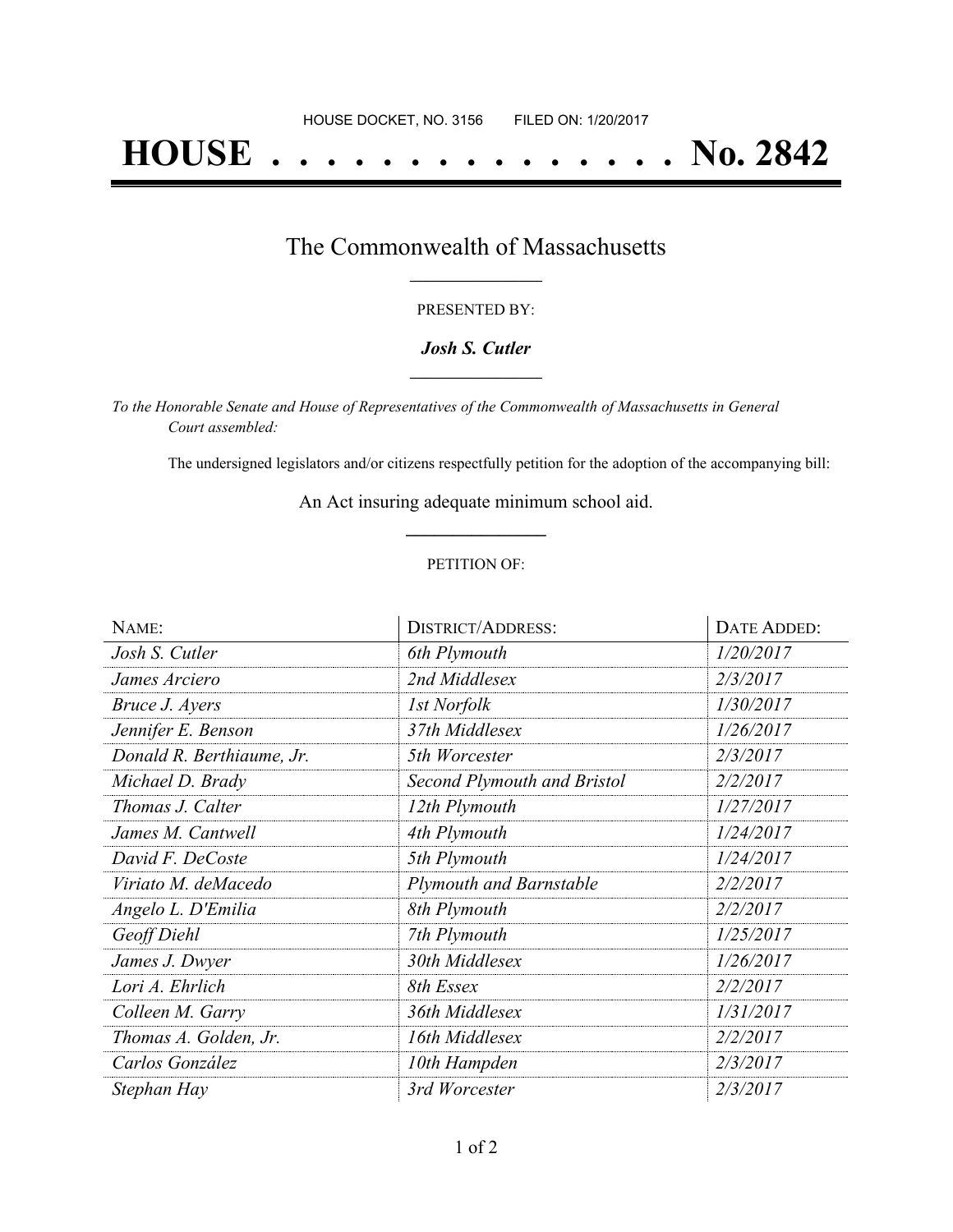| Paul R. Heroux         | 2nd Bristol                      | 2/2/2017  |
|------------------------|----------------------------------|-----------|
| Hannah Kane            | 11th Worcester                   | 1/29/2017 |
| Kevin J. Kuros         | 8th Worcester                    | 2/3/2017  |
| Barbara A. L'Italien   | Second Essex and Middlesex       | 2/1/2017  |
| James R. Miceli        | 19th Middlesex                   | 1/27/2017 |
| <b>Leonard Mirra</b>   | 2nd Essex                        | 1/24/2017 |
| Rady Mom               | 18th Middlesex                   | 2/2/2017  |
| Michael O. Moore       | <b>Second Worcester</b>          | 2/3/2017  |
| David K. Muradian, Jr. | 9th Worcester                    | 2/2/2017  |
| Patrick M. O'Connor    | <b>Plymouth and Norfolk</b>      | 1/31/2017 |
| John H. Rogers         | 12th Norfolk                     | 2/3/2017  |
| Richard J. Ross        | Norfolk, Bristol and Middlesex   | 2/2/2017  |
| Daniel J. Ryan         | 2nd Suffolk                      | 2/3/2017  |
| Frank I. Smizik        | 15th Norfolk                     | 2/2/2017  |
| Bruce E. Tarr          | <b>First Essex and Middlesex</b> | 2/3/2017  |
| Steven Ultrino         | 33rd Middlesex                   | 1/23/2017 |
| Aaron Vega             | 5th Hampden                      | 1/23/2017 |
| Chris Walsh            | 6th Middlesex                    | 1/23/2017 |
| Jonathan D. Zlotnik    | 2nd Worcester                    | 2/2/2017  |